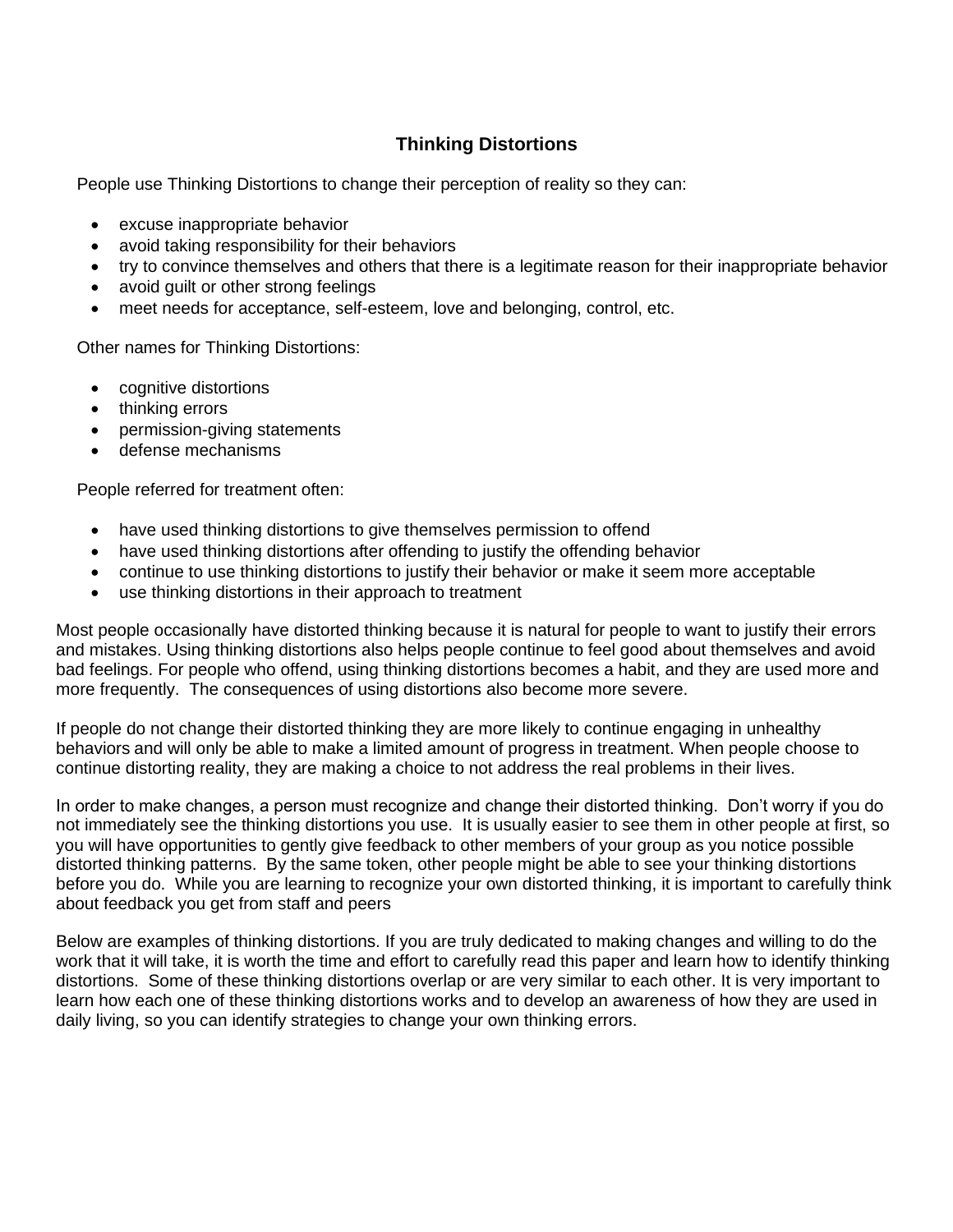### **Reducing Responsibility**

**Justifying / Excuse Making** - This is when a person makes it seem like something they did was okay because of something else. The person using justifying as a thinking error finds a reason why s/he should not be held accountable for their actions, or uses it when s/he does not want to take responsibility for an action. *Examples: "It was okay that I stole my neighbor's car because he wasn't using it anyway." "If you can, I can." "I was so lonely I had to..." "S/he yelled at me, so that is why I hit them." "No one listens to me so that's why I can't do anything." "My wife wouldn't have sex with me, what's a man to do?" "He wasn't my natural son, only my stepson." "I did it because I was molested as a child."* 

Excuses are a means of finding a reason to justify behavior. The person has a reason for everything, and will carefully concentrate on the reason or the excuse that something has happened, rather than accepting responsibility for what has happened. *Examples: "I'm dumb - I couldn't help it." "I don't know." "I was never loved." "My family was poor." "My family was rich." "She/he did not say stop." "I had a bad attorney." "I've never been able to read very well."*

**Denial of Intent**- This distortion is used to avoid taking responsibility by finding ways to say that the person didn't mean to do what they did. In other words, they didn't *intend* to commit a sexual offense. *Examples: "I didn't know that it was against the law", "she looked older" "It just happened", "it was an accident", "I wasn't really going to meet her, "I was just teaching her"*

**Blaming** -This is when a person puts the blame on others for their problems. It is similar to justifying or excuse making, but blaming thoughts are targeted specifically at another person or people. Blaming is an excuse to not solve a problem and is used by the person to excuse their behavior. It can also lead to a build-up of resentment toward someone else for "causing" whatever has happened. *Examples: Blaming the probation officer for not letting you leave the county instead of recognizing you have lost the privilege as a result of the crime you committed. "I don't have my assignment with me because my partner didn't put it out on the table for me to bring in." "The trouble with you is you're always looking at me in a critical way"," he was flirting", "she was dressed provocatively"*

**Helplessness (Victim Stance)**-This is when a person thinks "poor me" when things are not going right. The person does not like to feel they are wrong. The person tries to get other people to feel sorry for them. The "pity pot" is when the person says things in order to get everyone to feel bad for them. If everyone feels bad for the person, they will not confront the person. The person playing the victim interacts with others to invite either criticism, or rescue, from those around them. *Examples*: *"No one likes me, I have no friends." "I did it because I was abused and everyone has been mean to me all of my life." "Why should I ask questions, my questions are never right." "My family doesn't talk to me anymore and they will be better off without me."*

**Minimizing**-This is when a person makes things seem smaller than they really are. This is a common thinking error. Often, the person will use words like "just" and "only" to make what they did seem smaller. Trying to reduce the act to make it seem unimportant is a way to make it seem like it is not that bad. *Examples: "I only teased her a little bit, not all the way." "I only screamed at her once." "No biggie. I don't care anyway."* "*I didn't put it in, I just fondled her." "At least I didn't molest her." "I only had sex with a 14-year-old, it's not like she was a little kid."* 

**Minimization of Impact**- This distortion is used to minimize the effects that the abuse had on the victim(s). *Examples: "I'm the victim, she's fine", "I didn't hurt him", "other people do worse", it's not like she was 5 or something", "he still wants to talk to me so he must be ok", "it was just internet chat", "we just looked at those pictures", "she didn't go to the police"*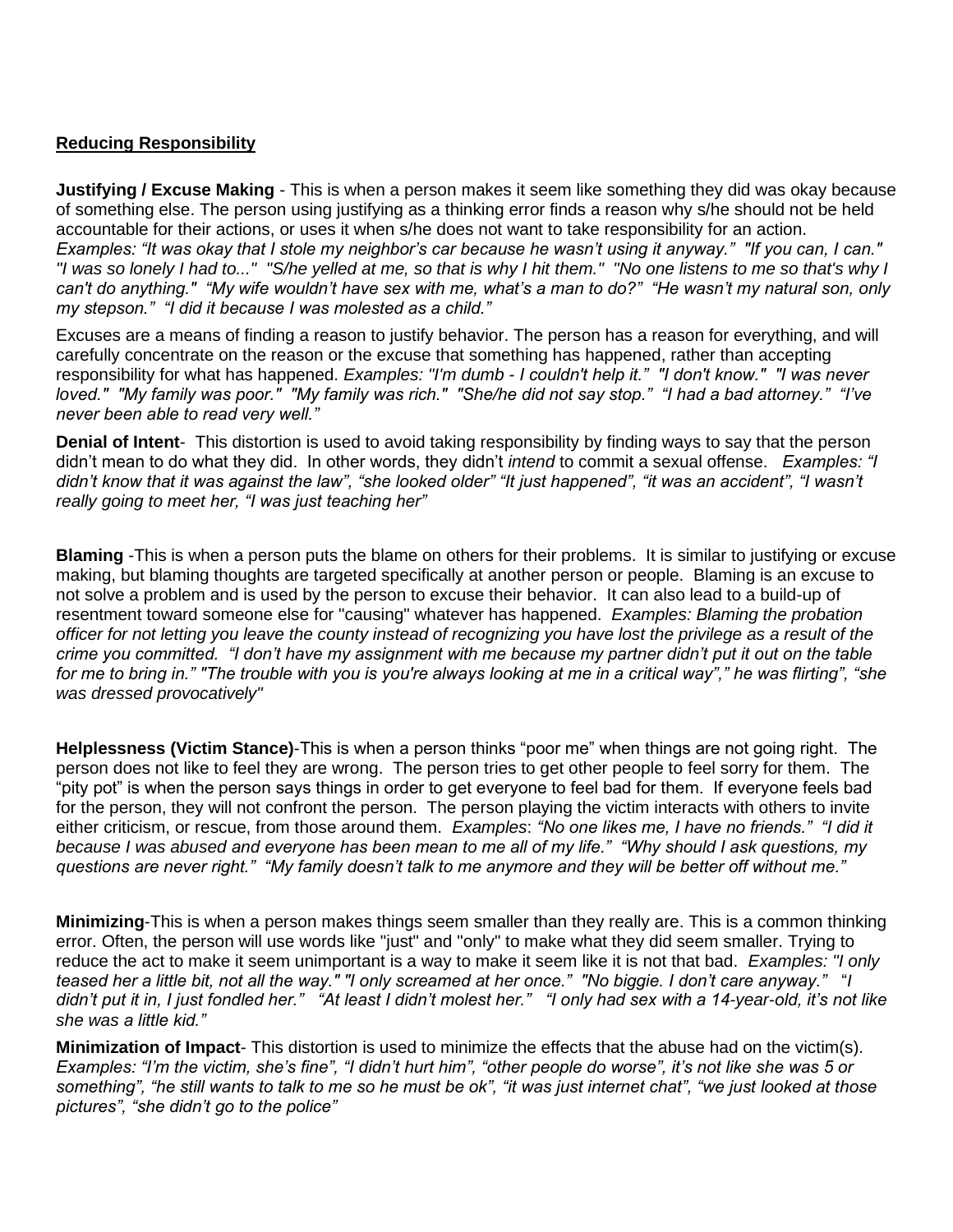### **Avoidance and Distraction**

**Fact Stacking**-This is when a person may be telling the truth, but they are only focusing on the facts that make them look better. The person arranges the facts for his/ her benefit. *Examples: "My daughter came into my room and demanded to sleep with me. This happened on the night I molested her." (Additional fact omitted by the offender: A thunderstorm had terrified the child and the child was seeking safety and security due to her fears).*

**Intellectualizing**-This is when a person's experiences have both cognitive (thinking) and emotional (feeling) elements and the person only pays attention to the cognitive piece, while ignoring the emotional portion. The person analyzes their problems in rational ways to avoid their feelings. *Examples: Saying with a straight face without tears or sadness, "My wife left me and I know it will be hard, but I will get along." Sometimes a person quotes books and plays or acts as a "Junior Psychologist." A person can talk about what they learn in treatment but not really internalize the information. They may recite or repeat information but the information does not have an emotional impact on them.* 

**Keeping Score**-This is when a person focuses on what other people are doing and/or saying, or aren't doing and/or saying, in an attempt to compare it to their own behavior and show that what they are doing is acceptable. This may be demonstrated by keeping track of others mistakes and then commenting that their own behavior isn't as bad as the other person's. *Examples:* "*other people have more victims", "he didn't have to complete that assignment so why should I?"* 

**Denial of Need for Treatment**- the person who uses this distortion is pointing out the reasons that they don't need treatment, in order to avoid looking at, or taking responsibility for their behavior. This distortion can create problems as it eliminates the possibility that a person could commit another offense, which in turn means that they cannot work on reducing risk. *Examples: "it won't happen again", "I learned my lesson", "it only happened once. I'm not a pervert", I've been forgiven", "I did my time"*

#### **Self-Centeredness**

**Entitlement** -This is when a person believes if they want something, they automatically deserve it and if anyone tries to interfere with having it then they are being unfair and unreasonable. This often comes from Core Beliefs related to men, women, relationships, sex, etc. that are the reasons the person believes they deserve what they want. *Examples: "I want treatment to be quick and easy. I want it to be over with. If my therapist disagrees, he or she is holding me back and being unfair." "If I want it, it's mine." "I deserve to have sex with her because I am a man", "men have higher sex drives"* 

**Grandiosity (I'm unique)** -This is when a person believes that they are special and that no one else is like them. Any information applied to other people does not apply to this person. The belief is that the person is different and the rules don't apply to them. This is a form of passive-aggressive behavior and is often used to reject help from those who care about the individual. *Examples: "I know everything and I can handle things alone." "I don't need anyone, no one understands me anyway." "No one can tell me what to do." "At least I didn't rape her; I'm not as bad as the rapists." "I'm different, I need special attention."* 

**Superoptimism**-This is when a person decides that because he wants something to be a certain way, or thinks it will be a certain way, therefore it is. "I think; therefore, it is." This permits the person to function